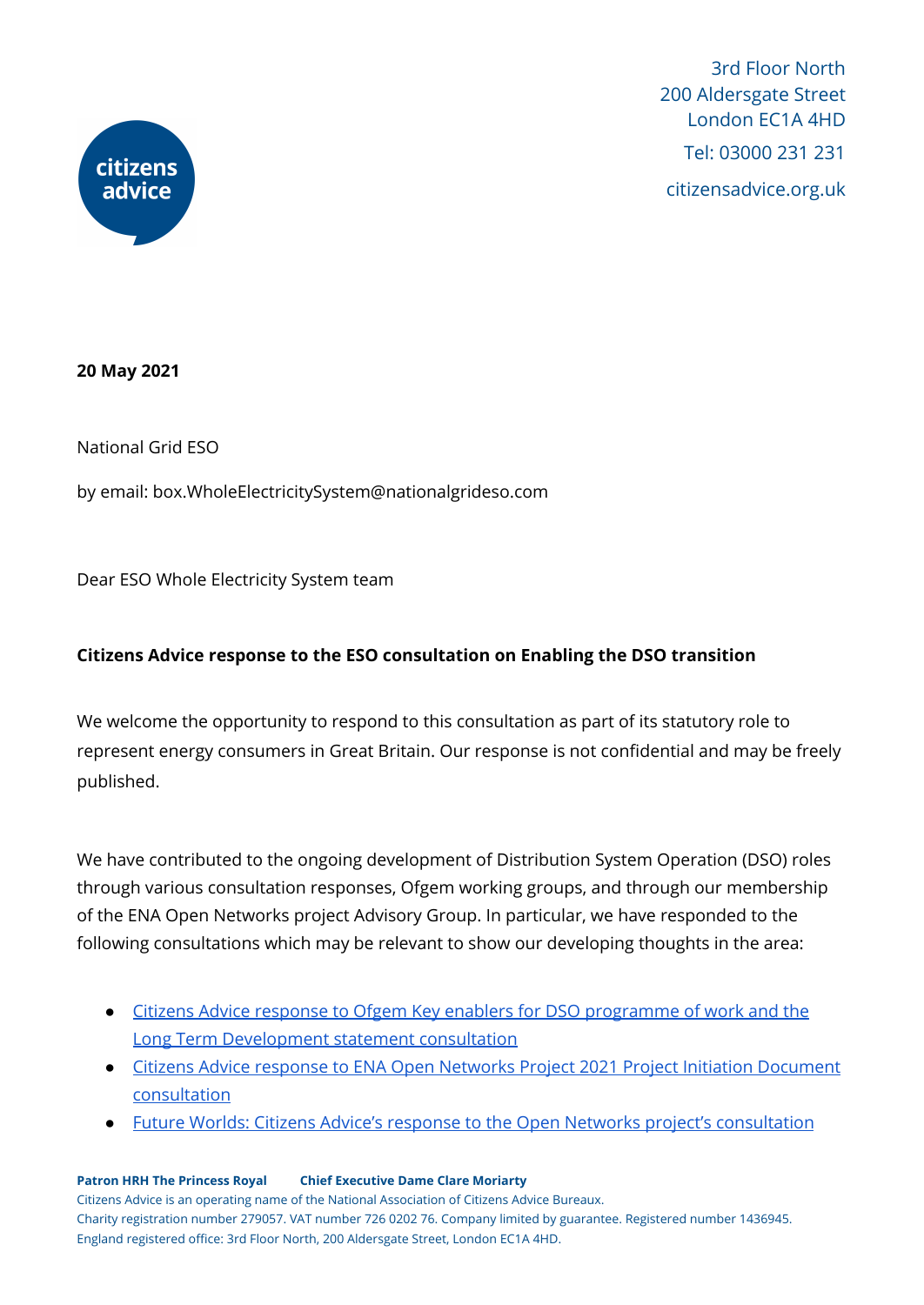#### **Overview comments**

In responding to this consultation, we have provided overview points and detailed responses to the questions that were set in this consultation.

We are pleased to see this consultation and the development of an approach for the ESO to support and enable the DSO transition. However, we recognise that the roles and responsibilities for ESO and DSO functions are still evolving and that there continues to be a lack of clarity as to the exact functions each party will undertake. It is critical that there is a successful DSO transition with an excellent interface with the ESO for net zero to succeed and for the energy system to meet consumer needs at the lowest cost. We would encourage the ESO to take an approach that is adaptable to the ongoing development of the DSO transition and not to have a 2025 vision which is fixed and based on early stage DSO development.

We encourage ESO to consider and model a range of coordination options (e.g. deep, medium and light) for ESO engagement with DSO functions. This modeling should address which activities and outcomes are required, how the allocation of responsibilities will support or hinder system functions, and how they will provide consumer outcomes. We believe that this optioneering would more accurately prepare the ESO based on the current uncertainty on DSO coordination and delivery. This approach should encourage the ESO and its stakeholders to stress-test the merits of coordination options. It would also provide a more adaptable and flexible model that might be required given the pace of change to adapt to system architecture required to deliver net zero.

Whole system approaches will be key to unlock best value for consumers in the transition. We have outlined further below some detailed aspects regarding our views on whole systems. In summary, we believe that the ESO should play a role in ensuring whole systems thinking is achieved for the ESO, transmission, and distribution systems, via its coordinating functions in code governance and operations, charging regimes, forecasting, network development, efficient connections, and in market operations including tendering, contracting, and dispatch.

### **1. The ESO's principles to enable the DSO transition.**

**●** Do you support our proposed principles and approach to the DSO transition?

We welcome the development of principles and an approach for DSO by the ESO to assist in ensuring effective coordination for the necessary activities for the new energy system and between the ESO and the electricity distribution level. We are aware that the Distribution Network Operators (DNOs) have also been discussing with ESO how best to interact and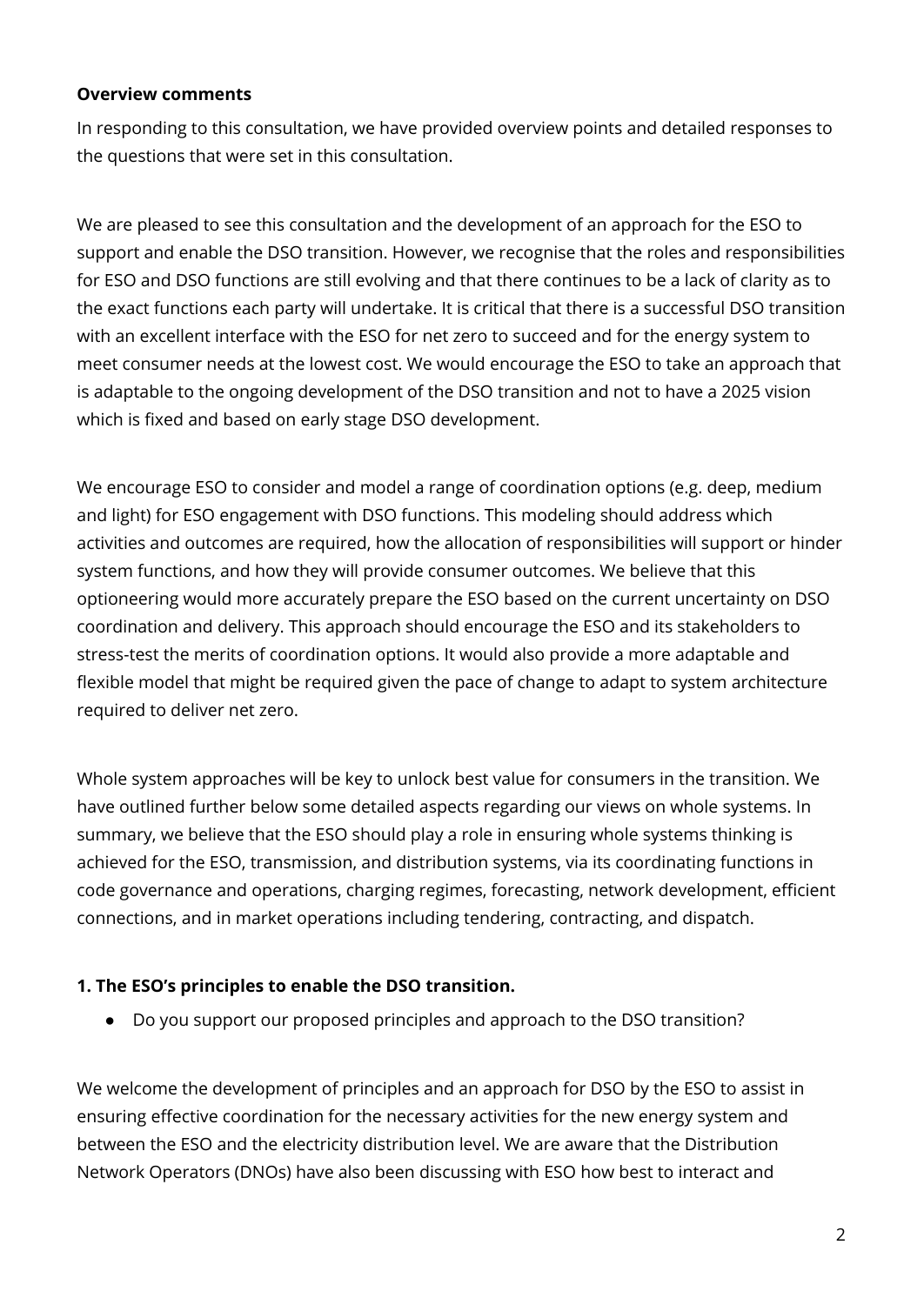coordinate the energy system and that the DNOs have published their respective DSO strategies which lay down their intentions to work effectively with the ESO and each other.

We believe that the ESO is well-placed to provide support to the development of a better coordinated energy system given its long-standing experience in contracting and managing flexibility resources, in forecasting, and in planning for network development. The continued participation by the ESO in the ENA Open Networks project is vital. The project provides joined-up thinking and wide stakeholder engagement in the DSO transition for both ESO and DSO functions, and where they interact. The value of the Open Networks project in reaching out to potentially impacted stakeholders is evident to ensure that changes are only incorporated with full impacts considered, whether in market development, operational aspects, or in further network development.

Additional stakeholder input via the ESO and DNOs will be needed to ensure appropriate views are captured to further develop the principles and vision. This engagement may be through consultations such as this, but also through network companies' existing stakeholder engagement processes for strategies and business plans, and ongoing processes. **We recommend that the principles and vision include a focus upon stakeholder engagement and explain the mechanisms that will be used to ensure stakeholder views are fully taken into account.**

# **2. Our proposed 2025 vision.**

- Do you agree with our proposed high level vision?
- Do you have any comments on our proposed high level vision?
- Do you believe that there are any further coordinating functions between ESO and DSO that we should be considering?
- Do you have any comments on the draft vision for each of the 10 coordinating functions as described in Annex 1?
- What additional activities do you believe the ESO needs to undertake to facilitate our 2025 vision?

The 2025 vision shows the ESO's current thinking about the different roles and activities that will be needed for the DSO transition. Many of these roles are evolving, for example, through the recent issuance of the RIIO-ED2 Business Plan Guidance [Appendix](https://www.ofgem.gov.uk/publications-and-updates/riio-ed2-business-plan-guidance) 4 DSO roles and activities which lays down required DSO functions. The ED2 DSO roles and activities overarching categories are reflected within the 3 areas laid down in the 2025 vision. As these DSO functions develop through the coming years (in ED1 period and into ED2), it will be necessary to revise the vision on an ongoing basis to ensure that new functions and requirements are captured. There may also be development and clarity in the allocation of roles and activities between different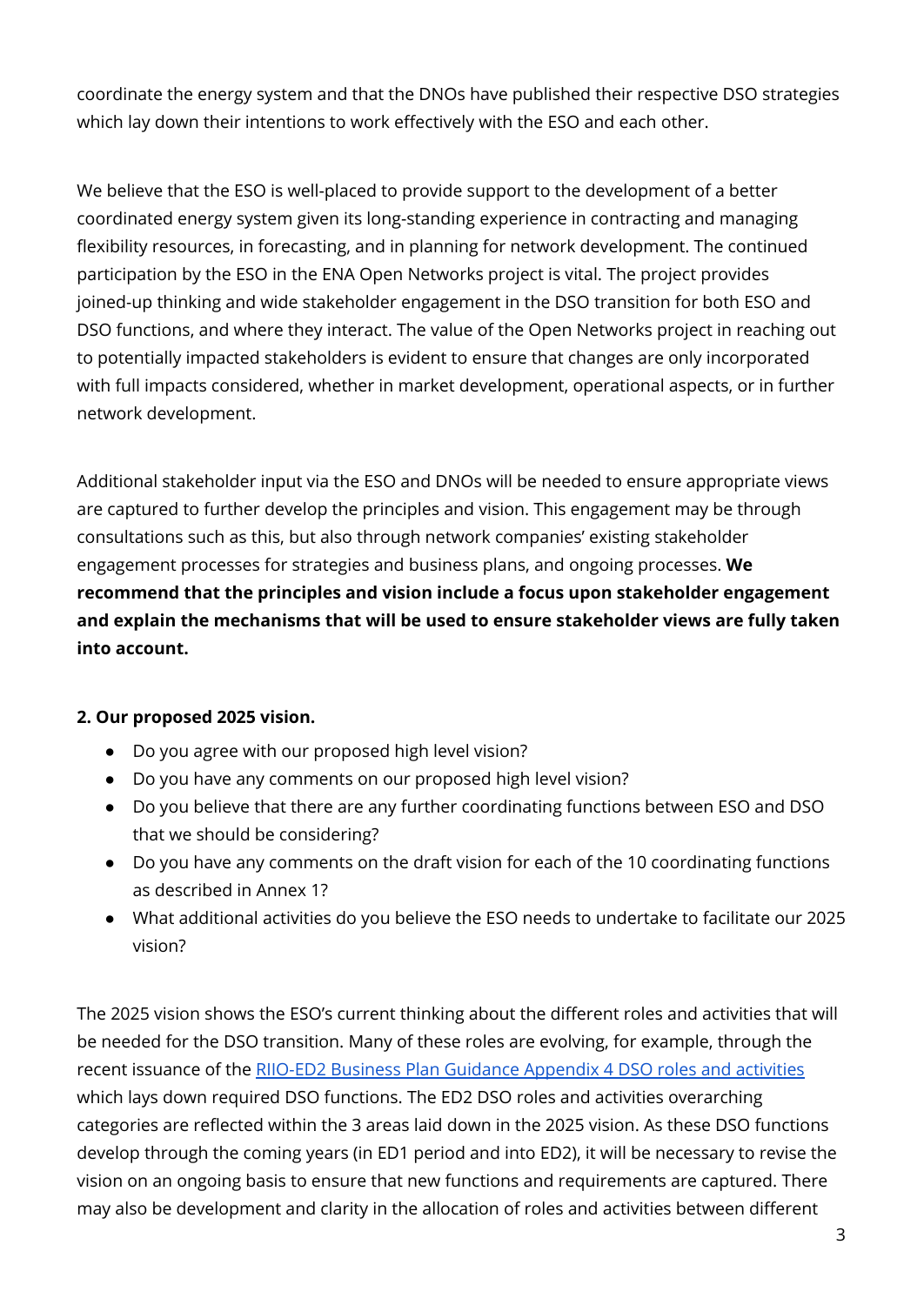bodies and companies (between ESO, DSO, transmission companies and others) which will necessitate revision of the ESO principles and the 2025 vision. The Ofgem Significant Code Review of Forward Looking and Access charges is another area likely to have implications in the DSO transition and for various impacted network companies. As we noted in our overview comments, **we would recommend an approach that would look at options for differing levels of cooperation and integration and their consumer benefits. We would recommend that the ESO uses an iterative and transparent scheduled process to ensure incorporation of new requirements or developments.**

As an example of newer requirements, there is a new obligation by DNOs in the ED2 Business Plan Guidance (page 78) to consider the promotion of energy efficiency as a DSO activity:

"DNOs should consider flexibility and promoting energy efficiency in addition to innovative use of existing network assets and traditional reinforcement".

Energy efficiency consideration is also incorporated as a new DNO licence [obligation](https://www.ofgem.gov.uk/system/files/docs/2021/02/electricity_distribution_consolidated_standard_licence_conditions_22_01_2021.pdf) at 31E.1d "where such services cost-effectively alleviate the need to upgrade or replace electricity capacity and support the efficient and secure operation of the Distribution System".

The current 2025 vision does not appear to incorporate energy efficiency and we would recommend that consideration is given to this aspect. **We have advocated for the ENA Open Networks project to set up an energy efficiency workstream** in addition to the existing flexibility workstream to address this new requirement and **we would ask that the ESO supports this request**. **We also recommend that the ESO considers its own role with the DSOs regarding energy efficiency which may necessitate a revised 2025 vision.**

In addition to ESO/DSO boundary considerations, there will also be DSO/DSO boundary activities that will require appropriate coordination. It may be that the DNOs will be best placed to undertake the DSO/DSO boundary management, however, the ESO may be well-placed to support or to undertake this role on behalf of the DNOs. **We therefore recommend that the ESO considers its potential role within DSO/DSO boundary management.**

There are potential unintended consequences that could happen in the development of ESO and DSO transition activities. There is an ENA Open Networks workstream to consider the effects of certain groups (e.g. people in vulnerable circumstances) or unintended market or other consequences. We note that the Network access planning and Service dispatch visions (at pages 19 and 26) consider conflict management, however, we believe that this is too narrow a focus with respect to wider DSO transition implications. **We would recommend that aspects relating to conflict management, unintended consequences, and consideration of those in**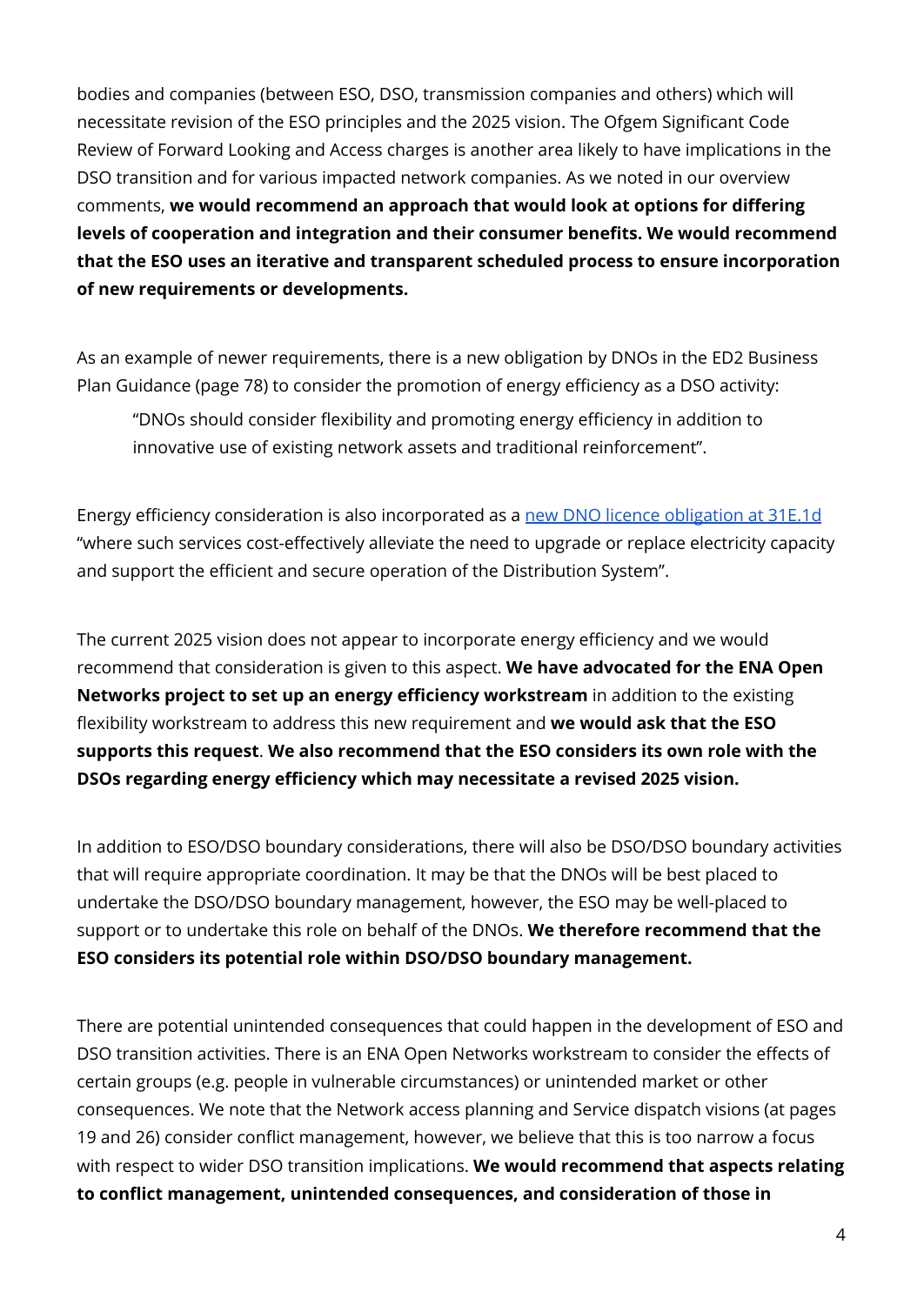**vulnerable circumstances have a continued and higher focus within the Open Networks project and also that they should be reflected within the 2025 vision.** While some of these aspects may affect the distribution level more than the ESO level operations, unintended consequences in market development, for instance, may have impacts at both ESO and DSO levels.

We welcome the focus upon code governance and **support the aim for the ESO and DSOs to work together to model whole system impacts on code modifications** which we understand can be a highly complex area. We are aware through our membership of various code bodies that we often see unintended consequences from proposed modifications and **cross-code working would be beneficial to identify and alleviate such unintended consequences. We also welcome rationalisation and simplification of the Grid and Distribution codes** to aid in this process and to ensure better coordination between the various electricity level operations.

As mentioned with respect to code governance and modification, we believe that whole systems modeling will be needed to fully understand the consumer benefits that could accrue from coordinated thinking across different sectors beyond electricity. Identifying these whole system benefits and identifying the right parties to deliver such benefits is a complex area. We believe that the ESO, in coordination with the DSOs and transmission companies, will have a role to play in capturing the benefits and working out which body or bodies may best be used to effect them. We note that whole systems considerations are covered within the System development (Network Development Process) on page 14 of the consultation document, however **we believe that an overarching whole systems aim should be part of the 2025 vision which does not appear to be currently reflected in the vision elements** as detailed at Figure 1 on page 6 of the [consultation](https://www.nationalgrideso.com/document/190271/download) document.

We understand that the ENA Open Networks project workstream on whole systems (with its CBA on whole systems) is currently establishing governance to ensure appropriate stakeholder input and this may be a suitable avenue to capture stakeholder views. Alternatively, or in addition, the Future Energy Scenarios and Distribution Future Energy Scenarios processes and the more formal ESO, DNO, and transmission company consultations on their respective DSO and whole systems strategies may be suitable to gather input. These views and ideas will need to be evaluated and incorporated into implementable plans across the ESO, transmission companies, and at the distribution level to gain best value for consumers. **The ESO may be well-placed to help in coordinating whole systems thinking, considering innovation projects, and aiding in implementation. A clearer outline of the intended process to achieve effective whole systems thinking across the ESO and various network companies would be valuable to ensure that consumer benefits are captured in full.**